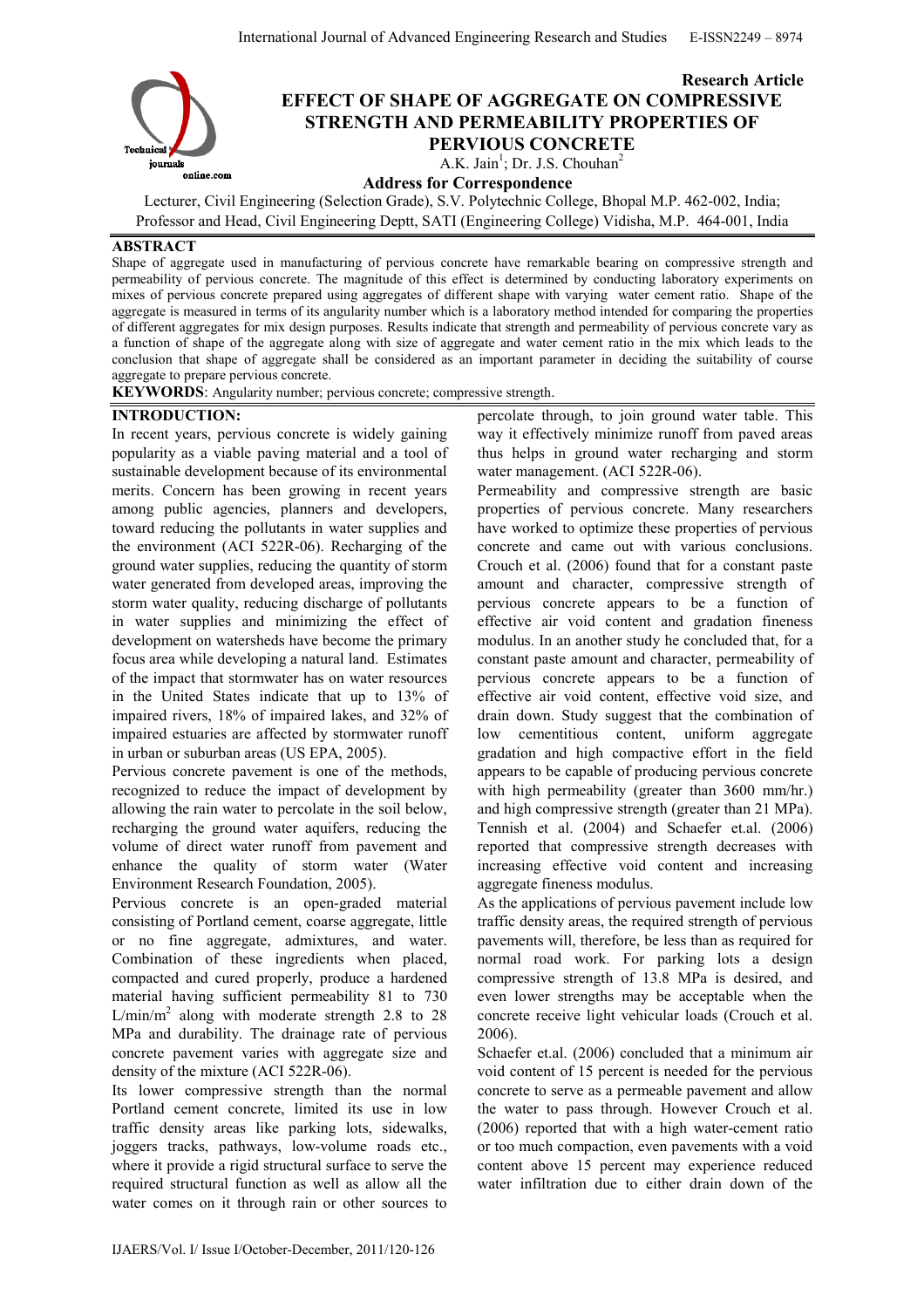paste that clogs the lower levels of the concrete or clogging of the surface.

Neithalath et al. (2005) experimented to analyses the pore structure of pervious concrete and found that permeability is not a function of the porosity and the pore sizes alone, rather the pore connectivity shall also be taken in to consideration to gain a fundamental understanding of the permeability of the system. ]

Presently almost all the countries are experiencing the natural consequences of urbanization and unprecedented developmental activities like increased and more polluted storm water, sinking groundwater table, frequent flooding, reducing dry weather flow in rivers etc. but are slow to adopt the technology of installations of pervious pavements, as has been embarrassed by United States, Canada and some European countries. Major reasons includes little data available on properties of pervious concrete manufactured using locally available materials along with a lack of experience base in implementing porous pavements.

In order to make pervious concrete a material of preferred choice for pavement and other locations having low density and light vehicle traffic, structured study is required to understand the effect of property and proportions of ingredients on different properties of pervious concrete. As the shape of crushed aggregate depends on the properties of parent rock, crushing machine used, reduction ratio of the crusher etc., a wide range of variation has been observed in the shape of aggregate found at

different places in India. Therefore the evaluation of properties of coarse aggregate and their influence on properties of pervious concrete will help the stakeholders to develop better understanding of the material which ultimately, will lead to its production and purposeful placement.

## 2. Laboratory experiment

The testing plan was devised to determine the effects of shape of aggregate, measured as their angularity number; size of aggregate and W/C ratio on compressive strength and permeability properties of pervious concrete. Details of the materials and methods used in the study are given below:

## 2.1. Materials

Cement: Portland pozzolana cement (Fly Ash based) complying with IS:1489-1991(Part I) requirements, procured from local suppliers was used in the experiments. Specific Gravity of the cement procured from time to time was found between 2.89 to 2.9.

Aggregates: Three types of course aggregate were used. Based on their shape characteristics, the aggregates were classified as flaky, angular and irregular as per the classification given in IS: 2386 (Part I)-1963 . The test samples collected were sieved to separate then into single size fractions. Details of the pair of IS sieves used, designation of the aggregate retained between pair of sieves (square mesh) and their properties are given in Table 1 and 2. Water: For preparation of mix and curing of

concrete samples, potable water supplied from a tube well located in the campus was used.

| S.            | <b>Shape Characteristics of the</b>  | <b>Flakiness</b> | Aggregate          | <b>Los Angels</b> | <b>Mean Water</b> | <b>Specific</b> |  |  |
|---------------|--------------------------------------|------------------|--------------------|-------------------|-------------------|-----------------|--|--|
| No            | Aggregate                            | Index            | <b>Designation</b> | Abrasion          | Absorption        | Gravity         |  |  |
|               | IS: $2386$ (Part I) $-1963$          |                  |                    | Value $(\% )$     | (%)               |                 |  |  |
|               | Material having small thickness      | 40%              | $F$ (Flaky)        | 22                | 0.81              | 2.76            |  |  |
|               | relative to the other two dimensions |                  |                    |                   |                   |                 |  |  |
| $\mathcal{L}$ | Possessing well defined edges        | 11%              | A (Angular)        | 17                | 0.78              | 2.77            |  |  |
|               | formed at the intersection of        |                  |                    |                   |                   |                 |  |  |
|               | roughly planner faces                |                  |                    |                   |                   |                 |  |  |
| 3             | Partly shaped by attrition and       | $6\%$            | I (Irregular)      |                   | 0.62              | 2.77            |  |  |
|               | having rounded edges                 |                  |                    |                   |                   |                 |  |  |

Table 1: Engineering Properties of Aggregate Used in the Study

| Aggregate   | <b>Aggregate as Retained</b>      | Aggregate             | <b>Compacted Unit</b> | <b>Voids</b> | Average       |
|-------------|-----------------------------------|-----------------------|-----------------------|--------------|---------------|
| <b>Type</b> | <b>Between the Pair of Sieves</b> | <b>Identification</b> | Weight                | (%)          | Angularity    |
|             |                                   |                       | (kg/m <sup>3</sup> )  |              | <b>Number</b> |
| F           | 16 mm and 12.5 mm                 | $F-12.5$              | 1463                  | 46.99        | 13            |
| (Flaky)     | 12.5 mm and 10 mm                 | $F-10$                | 1454                  | 47.32        |               |
|             | 10 mm and $6.3$ mm                | $F-6.3$               | 1439                  | 47.86        |               |
| A           | 16 mm and 12.5 mm                 | $A-12.5$              | 1582                  | 42.89        | 10            |
| (Angular)   | $12.5$ mm and $10$ mm             | $A-10$                | 1569                  | 43.36        |               |
|             | 10 mm and $6.3$ mm                | $A-6.3$               | 1563                  | 43.57        |               |
|             | 16 mm and 12.5 mm                 | $I-12.5$              | 1672                  | 39.69        |               |
| (Irregular) | $12.5$ mm and $10$ mm             | $I-10$                | 1663                  | 39.96        |               |
|             | 10 mm and $6.3$ mm                | $I-6.3$               | 1658                  | 40.14        |               |

## Table 2: Properties of Aggregate used in Experimental Study

## 2.2 Mix proportions

Three types and three sizes of aggregates were used to conduct the study. A distinct identification number were assigned to different mixes in which the first letter indicates the type of aggregate like Flaky, Angular or Irregular (F/A/I), second figure indicates the size of the aggregate (12.5 mm, 10 mm, and 6.3 mm), third and fourth figure indicates Aggregate-Cement (A/C) ratio and Water-Cement (W/C) ratio respectively. Mixes with 0.30 to 0.45 W/C ratio were prepared keeping A/C ratio 4.0 for this set of study. Proportion of ingredients to prepare pervious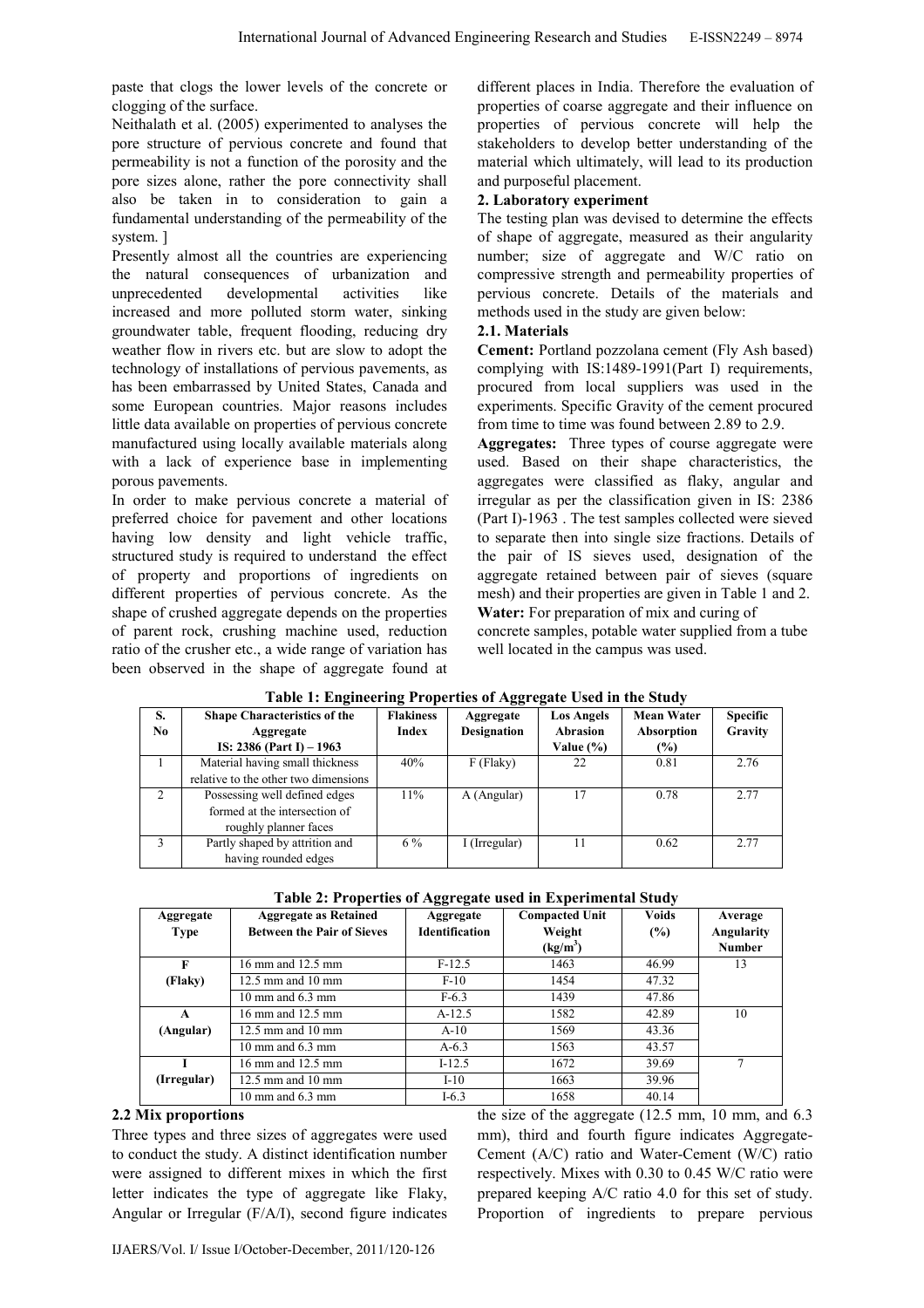concrete mixes using different aggregate types, size and W/C ratio is given in column 1, 2, 3 and 4 of Table  $3(a)$ ,  $3(b)$  and  $3(c)$ .

#### 2.3. Test methods

Various physical and engineering properties of the aggregate samples used in the study were determined following the method as explained in the relevant IS code. IS: 2386 (Part I)- 1963, was followed to find out flakiness index and angularity number, IS: 2386 (Part III)- 1963 was referred to determine specific gravity, water absorption; bulk density and void contents. Los Angels Abrasion Value of the aggregate samples was determined following the procedure explained in IS: 2386 (Part IV)- 1963.

The test mixes were prepared using a laboratory machine mixer. Each mix preparation was started following an initial butter batch in the mixer having the same w/c ratio as is in the desired mix. To determine the compressive strength of pervious concrete mixes, cube of 150 mm size were casted, cured and tested after seven days following the process as explained in "IS 516 : 1959, Method of test for strength of concrete". To determine permeability of the pervious concrete mixes, cylinders of 100 mm diameter and 150 mm long were casted using PVC pipe as mold and same compaction method as was used in the compaction of cube specimen. Cylinders were tested after seven days of curing. Permeability of the mixes was determined using constant head permeameter assembled in the laboratory for this purpose. The inlet of the permeameter was so designed that a constant water head of 50 mm is maintained above the top of sample. Quantity of water percolated through the sample within known time interval were recorded and rate of flow of water through the sample cross section is calculated in mm/hour. Based on the results obtained, effect of angularity number of aggregate, size of aggregate and W/C ratio on compressive strength and permeability of the pervious concrete mixes were evaluated and presented in form of tables and graphs. A schematic diagramme of the constant head permeameter used in the research is given in Figure 1.

#### 3. TEST RESULTS AND DISCUSSION

Results of the study performed and associated remark is presented in col 5, 6 and 7 of Table 3(a), 3(b) and 3(c).



Figure 1: Typical diagram of constant head permeameter used to determine Permeability of pervious concrete specimens.

| strength and permeability of mixes, aggregate size 0.5 mm. |                |               |                         |         |              |                |  |
|------------------------------------------------------------|----------------|---------------|-------------------------|---------|--------------|----------------|--|
| Aggregate Size 6.3 mm                                      |                |               |                         |         |              |                |  |
|                                                            | Mix details    |               | <b>Results</b>          |         |              |                |  |
| $\mathbf{1}$                                               | $\overline{2}$ | $\mathbf{3}$  | $\overline{\mathbf{4}}$ | 5       | 6            | $\overline{7}$ |  |
| Mix                                                        | Course         | <b>Cement</b> | Water                   | Com. St | Permeability | <b>Surface</b> |  |
|                                                            | Aggregate (kg) | (kg)          | (liters)                | (MPa)   | (mm/hr.)     | Appearance     |  |
| I-6.3-4.0-0.30                                             | 45             | 11.25         | 3.375                   | 7.64    | 1366         | <b>DSA</b>     |  |
| I-6.3-4.0-0.33                                             | 45             | 11.25         | 3.713                   | 10.37   | 918          | <b>MSA</b>     |  |
| I-6.3-4.0-0.36                                             | 45             | 11.25         | 4.050                   | 11.38   | 468          | <b>MSA</b>     |  |
| I-6.3-4.0-0.39                                             | 45             | 11.25         | 4.388                   | 12.18   | 122          | <b>MSA</b>     |  |
| I-6.3-4.0-0.42                                             | 45             | 11.25         | 4.725                   | 11.67   | 118          | <b>MSA</b>     |  |
| I- $6.3 - 4.0 - 0.45$                                      | 45             | 11.25         | 5.063                   | 11.35   | 84           | <b>PDD</b>     |  |
| A- $6.3 - 4.0 - 0.30$                                      | 42             | 10.5          | 3.150                   | 5.51    | 3464         | <b>VD</b>      |  |
| A- $6.3 - 4.0 - 0.33$                                      | 42             | 10.5          | 3.465                   | 6.25    | 2872         | <b>VD</b>      |  |
| A- $6.3 - 4.0 - 0.36$                                      | 42             | 10.5          | 3.780                   | 8.27    | 2578         | <b>DSA</b>     |  |
| A- $6.3 - 4.0 - 0.39$                                      | 42             | 10.5          | 4.095                   | 10.84   | 1952         | <b>MSA</b>     |  |
| A-6.3-4.0-0.42                                             | 42             | 10.5          | 4.410                   | 11.47   | 1464         | <b>MSA</b>     |  |
| A- $6.3 - 4.0 - 0.45$                                      | 42             | 10.5          | 4.725                   | 10.99   | 194          | <b>MSA</b>     |  |
| $F - 6.3 - 4.0 - 0.30$                                     | 40             | 10            | 3.00                    | 2.79    | 7600         | VD.            |  |
| $F-6.3-4.0-0.33$                                           | 40             | 10            | 3.300                   | 3.26    | 6416         | VD             |  |
| $F - 6.3 - 4.0 - 0.36$                                     | 40             | 10            | 3.600                   | 4.06    | 5328         | <b>VD</b>      |  |
| $F - 6.3 - 4.0 - 0.39$                                     | 40             | 10            | 3.900                   | 5.93    | 4324         | <b>DSA</b>     |  |
| $F-6.3-4.0-0.42$                                           | 40             | 10            | 4.200                   | 5.78    | 2536         | <b>MSA</b>     |  |
| $F - 6.3 - 4.0 - 0.45$                                     | 40             | 10            | 4.500                   | 5.42    | 2134         | <b>MSA</b>     |  |

Table 3(a): Details of the mix proportion of pervious concrete and laboratory results of compressive strength and permeability of mixes, aggregate size 6.3 mm.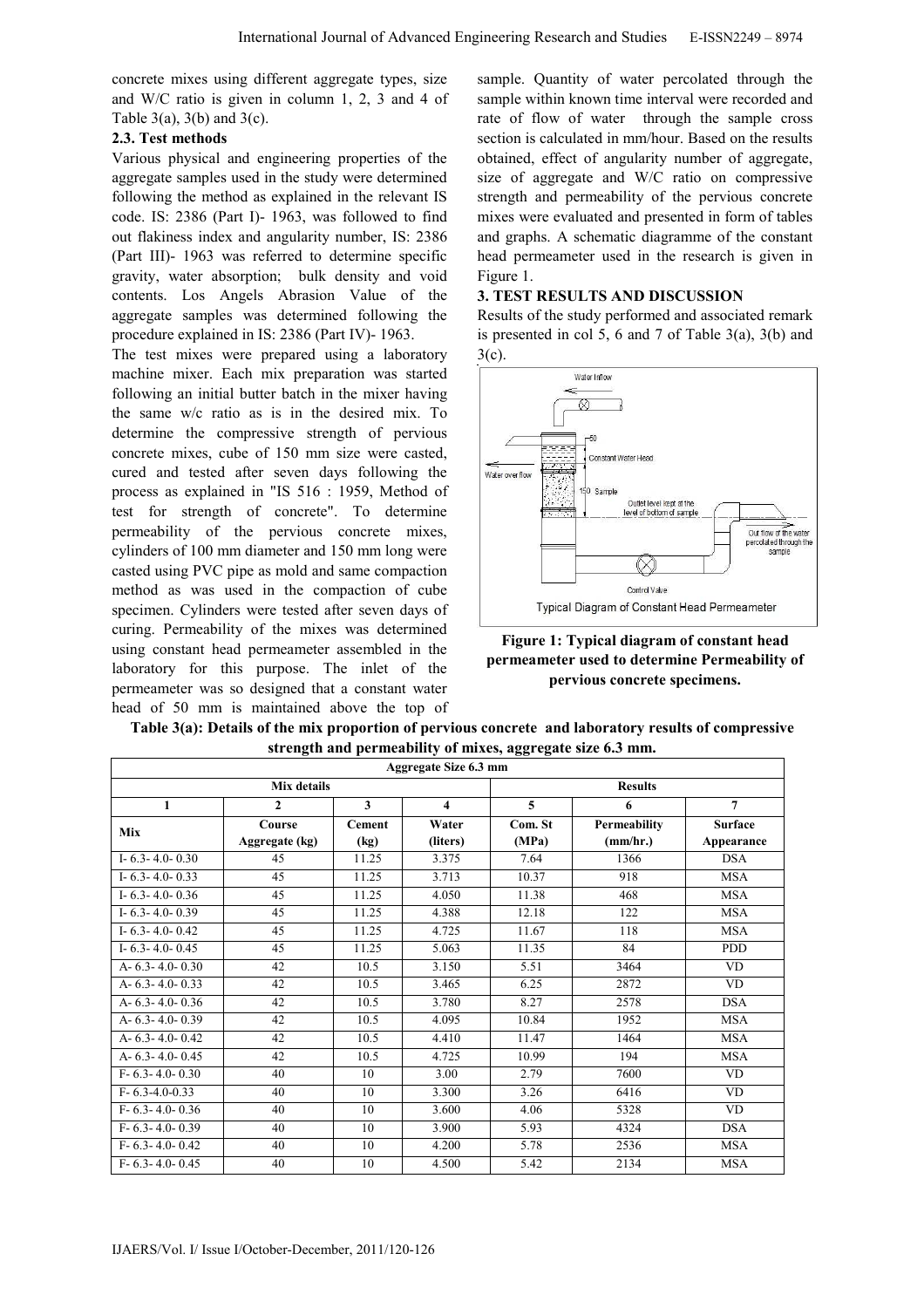| <b>Aggregate Size 10 mm</b> |                 |               |                         |         |                 |                |  |
|-----------------------------|-----------------|---------------|-------------------------|---------|-----------------|----------------|--|
|                             | <b>Results</b>  |               |                         |         |                 |                |  |
| $\mathbf{1}$                | $\mathbf{2}$    | 3             | $\overline{\mathbf{4}}$ | 5       | 6               | $\overline{7}$ |  |
| <b>Mix</b>                  | Course          | <b>Cement</b> | Water                   | Com. St | Permeability    | <b>Surface</b> |  |
|                             | Aggregate (kg)  | (kg)          | (liters)                | (MPa)   | (mm/hr.)        | Appearance     |  |
| I-10-4.0-0.30               | 45              | 11.25         | 3.375                   | 7.20    | 1568            | <b>DSA</b>     |  |
| I-10-4.0-0.33               | 45              | 11.25         | 3.713                   | 9.27    | 756             | <b>MSA</b>     |  |
| I-10-4.0-0.36               | 45              | 11.25         | 4.050                   | 10.52   | 684             | <b>MSA</b>     |  |
| I-10-4.0-0.39               | 45              | 11.25         | 4.388                   | 11.23   | 152             | <b>MSA</b>     |  |
| I-10-4.0-0.42               | 45              | 11.25         | 4.725                   | 10.84   | 104             | <b>PDD</b>     |  |
| I-10-4.0-0.45               | $\overline{45}$ | 11.25         | 5.063                   | 10.67   | $\overline{76}$ | <b>PDD</b>     |  |
| $A - 10 - 4.0 - 0.30$       | 42              | 10.5          | 3.150                   | 4.27    | 3970            | <b>VD</b>      |  |
| $A - 10 - 4.0 - 0.33$       | 42              | 10.5          | 3.465                   | 6.22    | 3356            | <b>DSA</b>     |  |
| A-10-4.0-0.36               | 42              | 10.5          | 3.780                   | 7.47    | 2936            | <b>MSA</b>     |  |
| A-10-4.0-0.39               | 42              | 10.5          | 4.095                   | 9.75    | 2314            | <b>MSA</b>     |  |
| A-10-4.0-0.42               | 42              | 10.5          | 4.410                   | 10.67   | 1572            | <b>MSA</b>     |  |
| $A - 10 - 4.0 - 0.45$       | 42              | 10.5          | 4.725                   | 9.78    | 236             | <b>PDD</b>     |  |
| $F-10-4.0-0.30$             | 40              | 10            | 3.000                   | 2.99    | 7950            | <b>VD</b>      |  |
| $F-10-4.0-0.33$             | 40              | 10            | 3.300                   | 3.76    | 6552            | <b>VD</b>      |  |
| $F - 10 - 4.0 - 0.36$       | 40              | 10            | 3.600                   | 3.85    | 5530            | <b>DSA</b>     |  |
| $F-10-4.0-0.39$             | 40              | 10            | 3.900                   | 5.72    | 4608            | <b>MSA</b>     |  |
| $F-10-4.0-0.42$             | 40              | 10            | 4.200                   | 5.66    | 2470            | <b>MSA</b>     |  |
| $F-10-4.0-0.45$             | 40              | 10            | 4.500                   | 5.54    | 2442            | <b>MSA</b>     |  |

#### Table 3(b): Details of the mix proportion of pervious concrete and laboratory results of compressive strength and permeability of mixes, aggregate size 10 mm.

Table 3 (c): Details of the mix proportion of pervious concrete and laboratory results of compressive strength and permeability of mixes, aggregate size 12.5 mm.

| Aggregate Size 12.5 mm |                |                         |         |                     |                |  |  |
|------------------------|----------------|-------------------------|---------|---------------------|----------------|--|--|
| Mix details            | <b>Results</b> |                         |         |                     |                |  |  |
| 2                      | 3              | $\overline{\mathbf{4}}$ | 5       | 6                   | $\overline{7}$ |  |  |
| Course                 | <b>Cement</b>  | Water                   | Com. St | <b>Permeability</b> | <b>Surface</b> |  |  |
| Aggregate (kg)         | (kg)           | (liters)                | (MPa)   | (mm/hr)             | Appearance     |  |  |
| 45                     | 11.25          | 3.375                   | 6.73    | 2144                | <b>DSA</b>     |  |  |
| 45                     | 11.25          | 3.713                   | 8.74    | 1308                | <b>MSA</b>     |  |  |
| 45                     | 11.25          | 4.050                   | 8.95    | 938                 | <b>MSA</b>     |  |  |
| 45                     | 11.25          | 4.388                   | 9.60    | 176                 | <b>PDD</b>     |  |  |
| 45                     | 11.25          | 4.725                   | 9.19    | 68                  | <b>PDD</b>     |  |  |
| 45                     | 11.25          | 5.063                   | 8.62    | 46                  | <b>PDD</b>     |  |  |
| 42                     | 10.5           | 3.150                   | 4.36    | 4290                | VD.            |  |  |
| 42                     | 10.5           | 3.465                   | 4.53    | 3780                | <b>DSA</b>     |  |  |
| 42                     | 10.5           | 3.780                   | 6.87    | 3358                | <b>MSA</b>     |  |  |
| 42                     | 10.5           | 4.095                   | 8.95    | 2714                | <b>MSA</b>     |  |  |
| 42                     | 10.5           | 4.410                   | 8.77    | 1956                | <b>PDD</b>     |  |  |
| 42                     | 10.5           | 4.725                   | 8.71    | 388                 | <b>PDD</b>     |  |  |
| 40                     | 10             | 3.000                   | 2.96    | 9078                | <b>VD</b>      |  |  |
| 40                     | 10             | 3.300                   | 3.44    | 7190                | <b>DSA</b>     |  |  |
| 40                     | 10             | 3.600                   | 4.24    | 5784                | <b>MSA</b>     |  |  |
| 40                     | 10             | 3.900                   | 5.24    | 5096                | <b>MSA</b>     |  |  |
| 40                     | 10             | 4.200                   | 5.39    | 3076                | <b>MSA</b>     |  |  |
| 40                     | 10             | 4.500                   | 5.16    | 2712                | <b>MSA</b>     |  |  |
|                        |                |                         |         |                     |                |  |  |

Remark\*: VD- Very dry mix with dull surface appearance. (Highly unsatisfactory mix)

DSA- Dry surface appearance (Unsatisfactory mix)

MSA- Metallic sheen appeared throughout the mix. (Satisfactory mix)

PDD- Paste drain down (Dripping of paste at the bottom of the cube leading to clogging of the pores)

# 3.1 Effect of Angularity Number, Size of Aggregate and W/C Ratio on Compressive Strength of Pervious Concrete.

Relationship between W/C ratio and compressive strength for various aggregate size and angularity number is given as Figure 2 (a), 2 (b) and  $2(c)$ . Figures 2 (a), 2(b) and 2 (c) demonstrates that for all sizes of aggregates, compressive strength of pervious concrete mixes vary inversely with the angularity number of the aggregate used. Mixes prepared using irregular aggregates demonstrated highest strength followed by mixes prepared using angular aggregate and flaky aggregate for a given size of aggregate and W/C ratio. It is also well demonstrated from the figures that for all types and all sizes of aggregate, compressive strength of concrete mixes increases with increase in W/C ratio up to a certain value, thereafter compressive strength tends to reduce.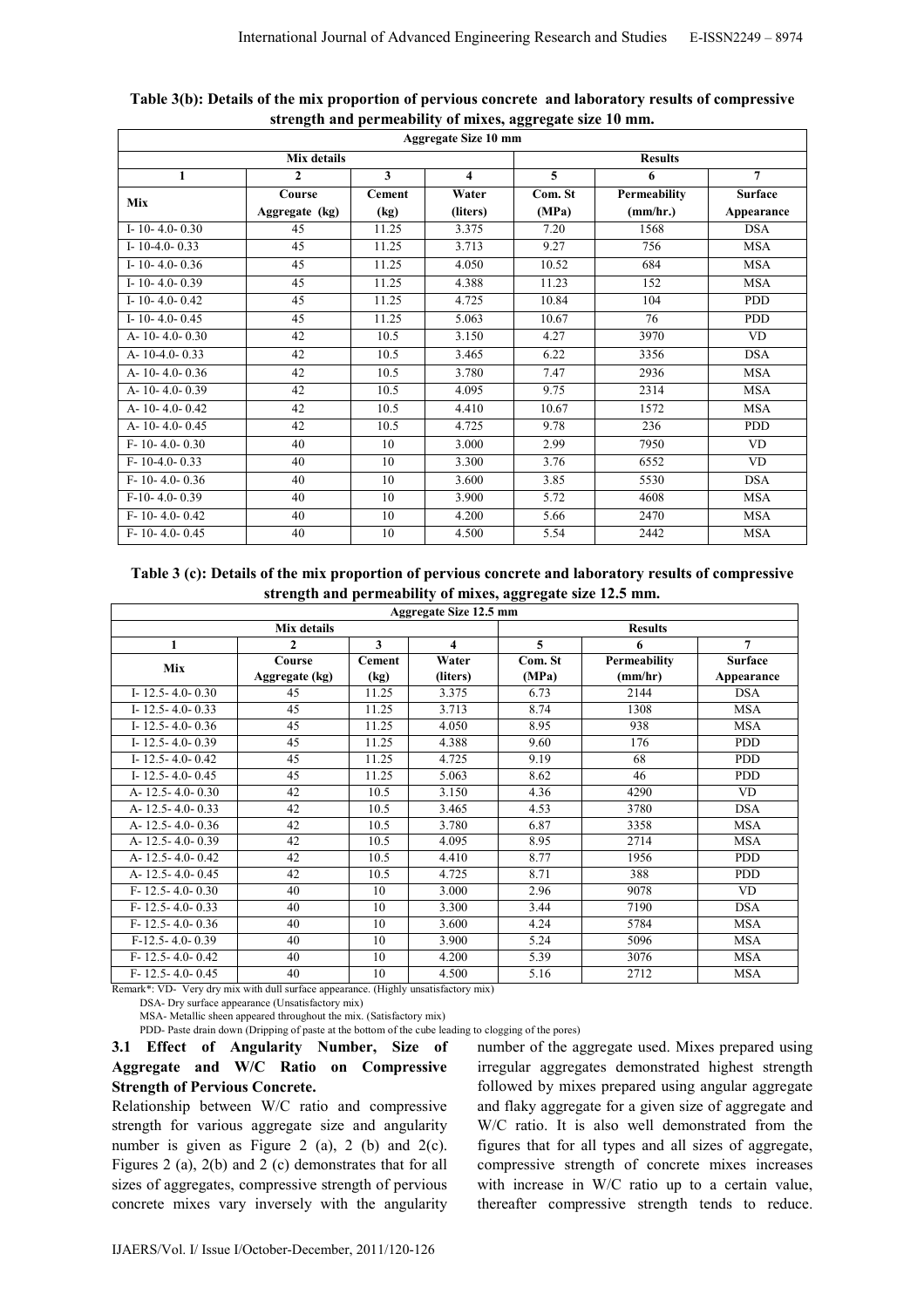

W/C Ratio Figure 2(c)

Figure 2: Relationship between W/C ratio and compressive strength of pervious concrete for aggregate of different angularity number and size.

This trend of reduction in strength is more noticeable in mixes having aggregate of smaller angularity number. It is also observed that the W/C ratio for which maximum strength is recorded was one, which imparts wet metallic sheen to the mix without paste draw down. At lower W/C ratio than the optimum value, the mix gave a dull surface appearance which indicates insufficient availability of water to give the cement water paste required fluidity and to allow complete hydration of cement available in the mix. This is the important reason for reduced compressive strength of the mix at lower W/C Ratio. W/C ratio more than the optimum values leads to paste draw down, leads to accumulation of paste at the bottom of the sample. This may impart non-homogeneity in to the mix with reduced availability of cement paste at the top portion of the sample. These mixes (I- 6.3- 4.0- 0.45, I- 10- 4.0- 0.42, I- 10- 4.0- 0.45, A- 10- 4.0- 0.45, I- 12.5- 4.0- 0.39, I- 12.5- 4.0- 0.42, I-12.5- 4.0- 0.45, A- 12.5- 4.0- 0.42, A- 12.5- 4.0- 0.45) demonstrated lesser compressive strength. The phenomenon of paste draw down also leads to choking of pores at bottom of the sample. Photographs of the sample casted in the laboratory, for determination of permeability, for mix A-12.5- 4.0-0.39 are shown in Figure 3(a) and 3 (b). Partial accumulation of cement paste at bottom of sample is clearly visible in figure 3(b). This phenomena also

IJAERS/Vol. I/ Issue I/October-December, 2011/120-126

affect the permeability values of the mix which otherwise would be higher.



Figure 3a and 3b: Sample of Pervious concrete prepared for determination of permeability of concrete. Sample 1b (Mix: A-12.5-4.0-0.39), accumulation of paste at bottom of the specimen is visible which affect the permeability values of the mix.

Another reason for lesser compressive strength at higher W/C ratio may be explained that more water content in cement paste makes it more porous, leads to weaker cement aggregate joints and lesser compressive strength. Relationship of permeability and compressive strength for different pervious concrete mixes evaluated is shown in Figure 4.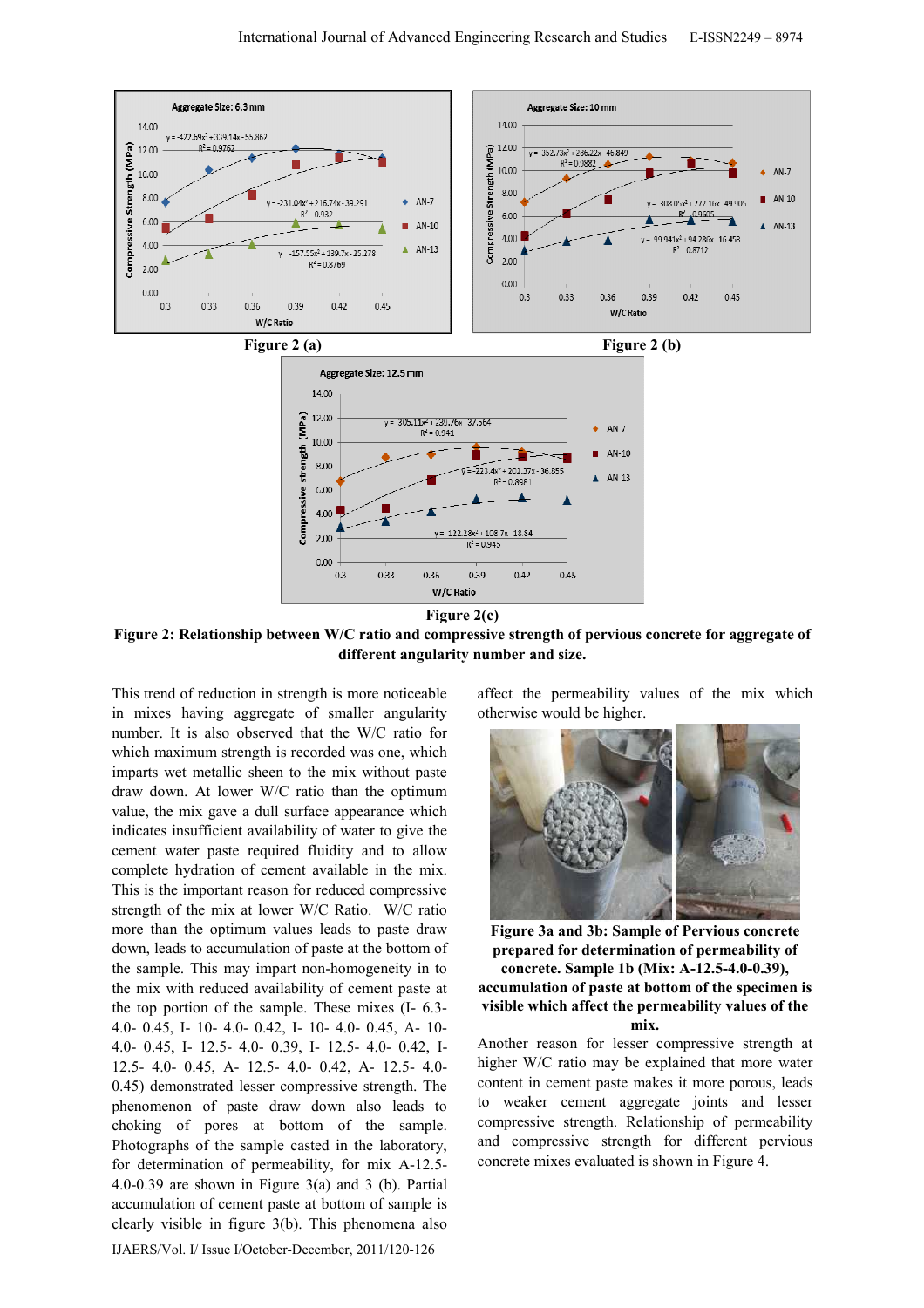

#### Figure-4: Relationship of permeability and compressive strength for different pervious concrete mixes prepared using aggregate of different angularity number and aggregate size

It is clearly demonstrated in the figure that with the reduction in angularity number of aggregate, compressive strength of mixes increases and permeability reduces. This is being demonstrated by gradual shifting of curve between compressive strength and permeability towards bottom and right side of the graph. This result is in agreement with the results obtained through various previous studies as referred in this paper.

## 4. CONCLUSION

From the analysis of results obtained and above mentioned discussion, it may be concluded that for all sizes of aggregates, compressive strength of pervious concrete vary inversely with the angularity number of the aggregate. Similarly, for all types of aggregates, pervious concrete mix prepared using smaller size of aggregates demonstrated higher compressive strength. Also a mix with wet metallic sheen which do not suffer with paste draw down, produce optimum compressive strength. For all the lower as well as higher value of water cement ratio than this optimum value, the compressive strength of the mix is typically lower.

It may also be concluded that permeability of pervious concrete varies as a function of water cement ratio, shape and size of aggregate. For all sizes of aggregates, permeability of pervious concrete mixes prepared using aggregates with smaller value of angularity number demonstrated less permeability but higher compressive strength.

Based on the aforesaid conclusions, it recommended that shape characteristics of course aggregate must be taken in to consideration to manufacture pervious concrete in order to optimize its compressive strength and permeability. Aggregate of minimum possible angularity number and size, practically and economically available, shall be used to manufacture pervious concrete. Aggregate of desired angularity number may be manufactured to prepare pervious concrete, although further investigation will be required to study the extra cost involved in producing aggregate with lower angularity number and cost effectiveness achieved in terms of increased strength.

REFERENCES: